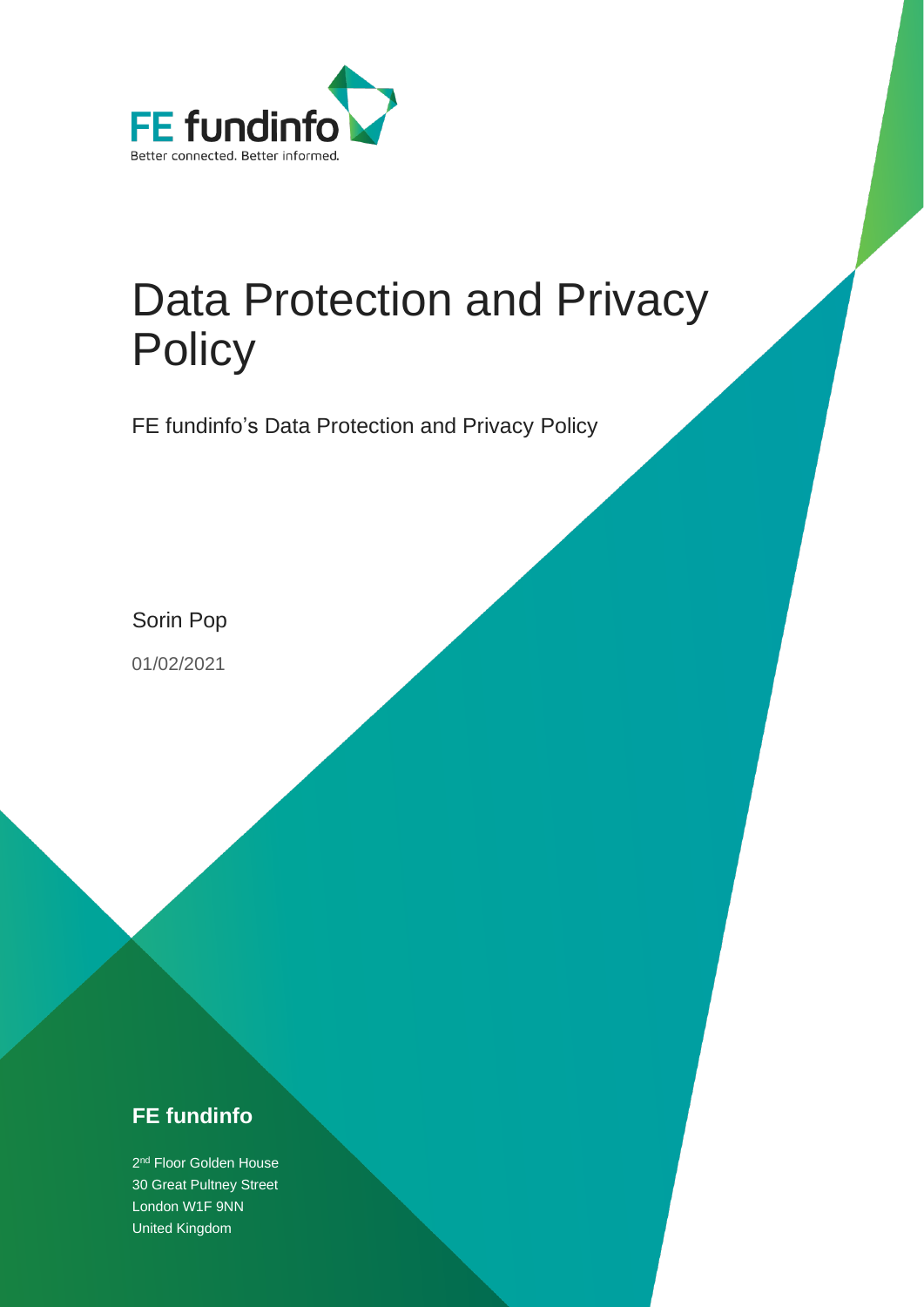# **Document Information**

| <b>Author</b>         | <b>Sorin Pop</b>           |
|-----------------------|----------------------------|
| <b>Version</b>        | 4.2                        |
| <b>Date</b>           | 01 February 2021           |
| <b>Classification</b> | <b>Unclassified Public</b> |
| <b>Status</b>         | Published                  |

### Document Update (recent)

| <b>Author</b>    | <b>Version</b> | Change                   | <b>Date</b> |
|------------------|----------------|--------------------------|-------------|
| <b>Sorin Pop</b> | 2.1            | <b>Annual Review</b>     | 8 Oct 2018  |
| <b>Sorin Pop</b> | 4.0            | Updated for rebranding   | 2 Oct 2019  |
| <b>Sorin Pop</b> | 4.1            | <b>Annual Review</b>     | 19 Oct 2020 |
| <b>Sorin Pop</b> | 4.2            | <b>UK EU exit review</b> | 01 Feb 2021 |

### Document Review (recent)

| <b>Review panel</b>   | <b>Version</b> | <b>Date</b> |
|-----------------------|----------------|-------------|
| <b>Richard Thorpe</b> | 2.1            | 12 Oct 2018 |
| <b>Paul Ronan</b>     | 4.0            | 10 Oct 2019 |
| <b>Paul Ronan</b>     | 4.1            | 26 Oct 2020 |
| <b>Paul Ronan</b>     | 4.2            | 11 Jun 2021 |

#### Document Approval (recent)

| <b>Approval panel</b> | <b>Version</b> | <b>Date</b> |
|-----------------------|----------------|-------------|
| <b>Richard Thorpe</b> | 2.1            | 12 Oct 2018 |
| <b>Paul Ronan</b>     | 4.0            | 10 Oct 2019 |
| <b>Paul Ronan</b>     | 4.1            | 26 Oct 2020 |
| <b>Paul Ronan</b>     | 4.2            | 11 Jun 2021 |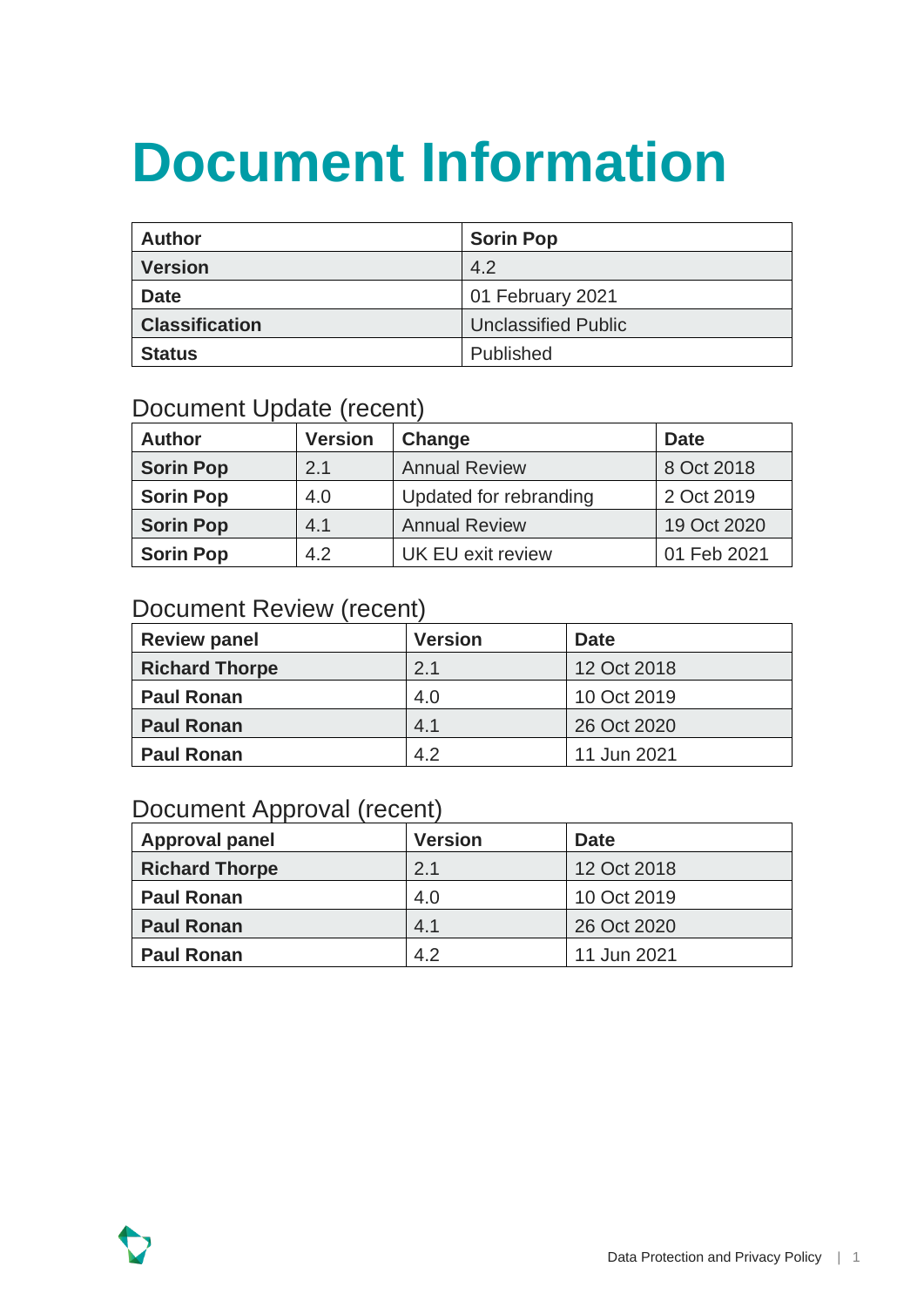### **Contents**

| 1.3.  |                                                         |  |
|-------|---------------------------------------------------------|--|
|       |                                                         |  |
|       |                                                         |  |
| 2.    |                                                         |  |
| 3.    |                                                         |  |
|       |                                                         |  |
| 3.2.  | Responsibilities and consequences of non-compliance  8  |  |
| 3.3.  | Principles related to the processing of personal data 8 |  |
| 3.4.  |                                                         |  |
| 3.5.  |                                                         |  |
| 3.6.  |                                                         |  |
|       |                                                         |  |
| 3.8.  | Transferring personal data outside FE fundinfo  13      |  |
| 3.9.  |                                                         |  |
| 3.10. |                                                         |  |
| 3.11. | Legal basis for processing of personal data  15         |  |
| 3.12. | Processing special categories of personal data 15       |  |
| 3.13. |                                                         |  |
| 3.14. | Relationship with the Information Security Policy 17    |  |
| 4.    | Privacy in Electronic communication 17                  |  |
| 5.    |                                                         |  |
| 6.    |                                                         |  |
| 7.    |                                                         |  |
| 8.    |                                                         |  |

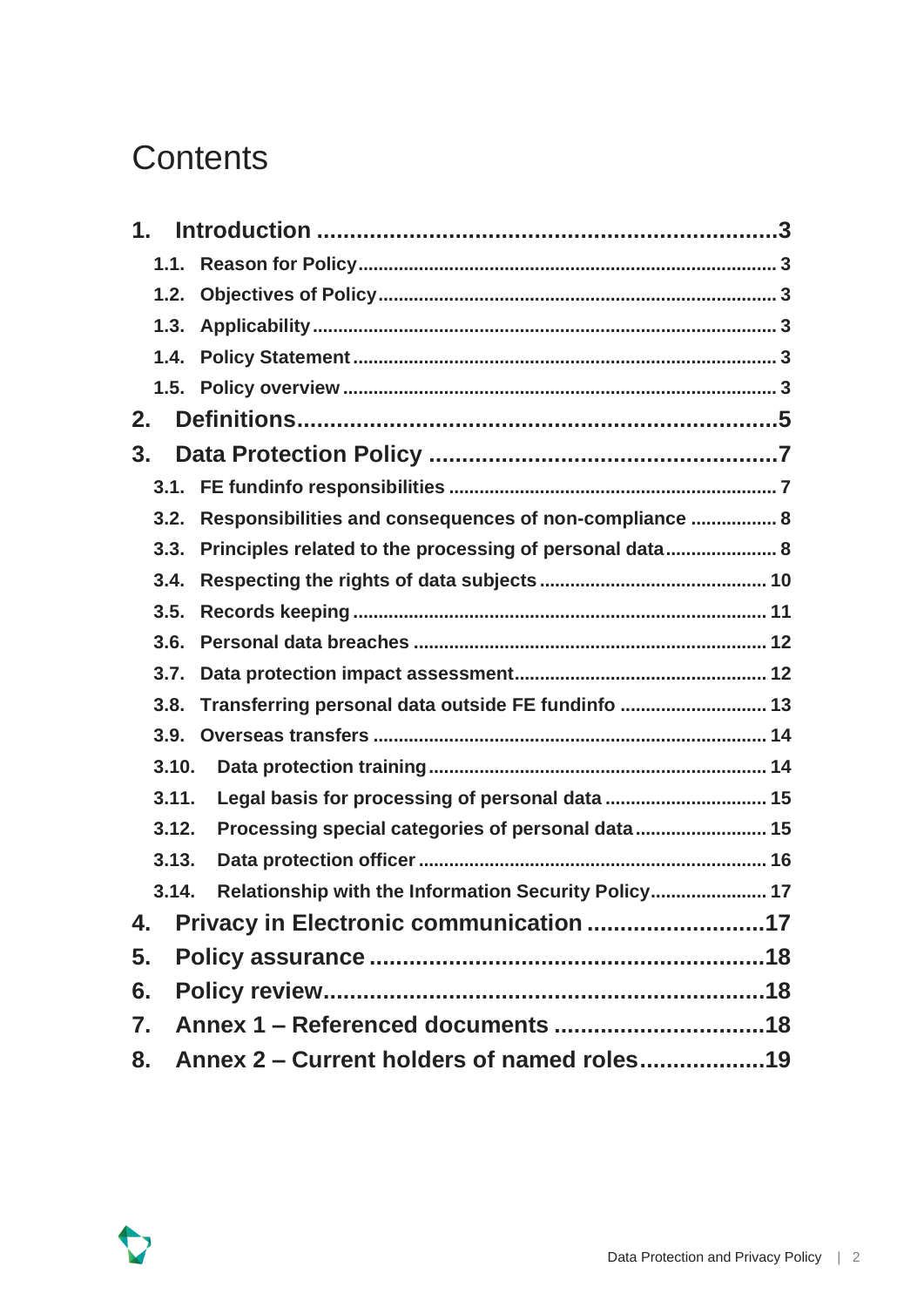# <span id="page-3-0"></span>1. Introduction

### <span id="page-3-1"></span>**1.1. Reason for Policy**

To define FE fundinfo's approach to the processing of personal data and the standards it will adopt to ensure compliance with the relevant legislation and the privacy rights and expectations of the data subjects whose personal data it processes.

#### <span id="page-3-2"></span>**1.2. Objectives of Policy**

To set out minimum standards and best practice requirements adopted by FE fundinfo to ensure that it meets the requirements of the relevant legislation and the privacy expectations of the persons whose personal data it processes, and the steps it will take to ensure that it meets those standards.

#### <span id="page-3-3"></span>**1.3. Applicability**

This policy applies to all permanent, temporary employees, and contractors who have access to, or reason to otherwise process personal data on behalf of FE fundinfo.

It applies across all FE fundinfo locations and to the personal data of any individual regardless of where in the world they are located.

This policy also applies to all processing undertaken by any wholly owned subsidiary company of FE fundinfo.

#### <span id="page-3-4"></span>**1.4. Policy Statement**

In undertaking its business purpose, FE fundinfo needs to process personal data which relates to staff, suppliers and customers. This policy sets out the standards which must be adhered to when personal data is being processed by, or on behalf of, FE fundinfo. In summary FE fundinfo's overall approach is that it respects the rights of individuals and is committed to not invading or endangering their privacy unnecessarily; it considers the legislative requirements to be the minimum that must be achieved and will, wherever possible, adopt and implement standards which go beyond basic compliance with the law.

#### <span id="page-3-5"></span>**1.5. Policy overview**

Section 3 of this document sets out in detail how FE fundinfo will comply with the relevant legislation and the standards it has set itself, in summary the key points are:

• FE fundinfo will produce policies, procedures, guidelines and work instructions which if followed correctly will facilitate the achievement of compliance with the

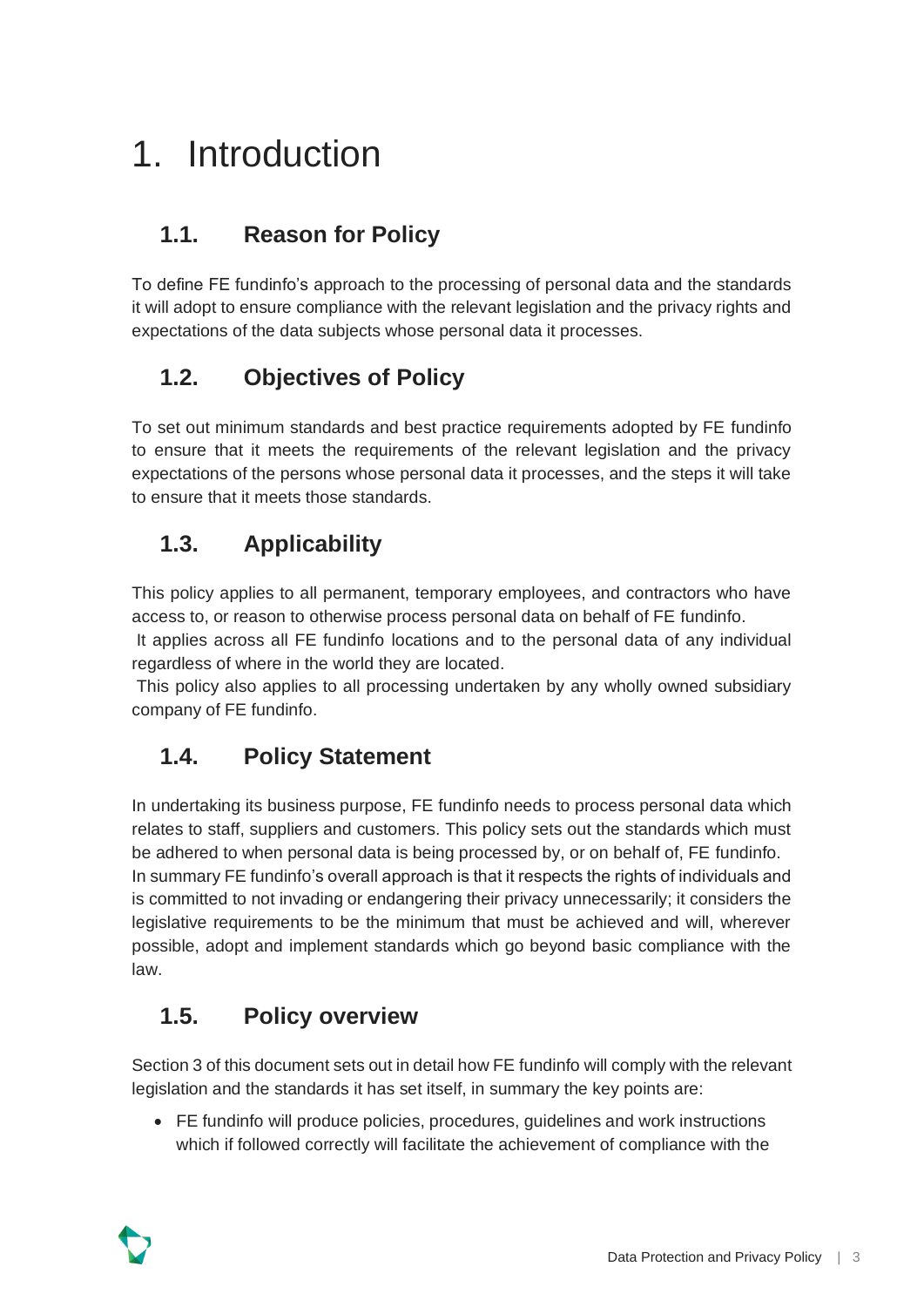requirements of the relevant legislation by individuals processing personal data in the course of their FE fundinfo duties.

- Everyone who processes personal data on behalf of FE fundinfo is responsible for ensuring they comply with the requirements of this policy and the relevant legislation.
- All processing of personal data undertaken by FE fundinfo must be in compliance with the Principles set out in this Policy. Individuals processing personal data on behalf of FE fundinfo should ensure they adhere to the Principles in addition to any specific requirements of this policy, procedures or work instructions related to it. Breach of the Principles is a breach of the GDPR, the UK GDPR, or Data Protection Act 2018. In the event of any conflict between the Principles and this policy, procedures or work instructions the Principles have precedence.
- Everyone who processes personal data on behalf of FE fundinfo will respect the privacy rights of the data subject and ensure they do not undertake any processing which breaches the rights granted under the GDPR and/or the UK GDPR, and/or the Data Protection Act 2018.
- Everyone who processes personal data on behalf of FE fundinfo shall ensure that sufficient records are kept of their processing to enable FE fundinfo to meet the requirements of the 'Accountability Principle'.
- Everyone who processes personal data on behalf of FE fundinfo shall ensure they take all appropriate and reasonable precautions to prevent a personal data breach occurring. In the event they become aware of such a breach they will report the matter immediately to the Data Protection Officer.
- Everyone who processes personal data on behalf of FE fundinfo shall ensure that they apply 'privacy by design and default' practices. All projects, processes or procedures which involve the processing of personal data shall first be subject to a screening process to determine whether a Data Protection Impact Assessment (DPIA) is required. If a DPIA is deemed necessary it will be undertaken, and any identified remedial actions implemented, before personal data is processed.
- Personal data shall only be transferred outside FE fundinfo where there is a legitimate business reason for doing so to a recipient who has been subject to due diligence checks and is bound by a contract which specifies the purposes for which the data is transferred and restricts the use of the data to those purposes. Further, before any data is transferred overseas the Data Protection Officer must be notified and their approval to the transfer obtained.
- Everyone who processes personal data on behalf of FE fundinfo, including accessing personal data, must complete the mandatory online data protection training session and demonstrate their understanding by successfully completing the accompanying test(s).
- All processing of personal data undertaken by FE fundinfo must be undertaken under one of the specified legal bases set out in this Policy. The particular legal

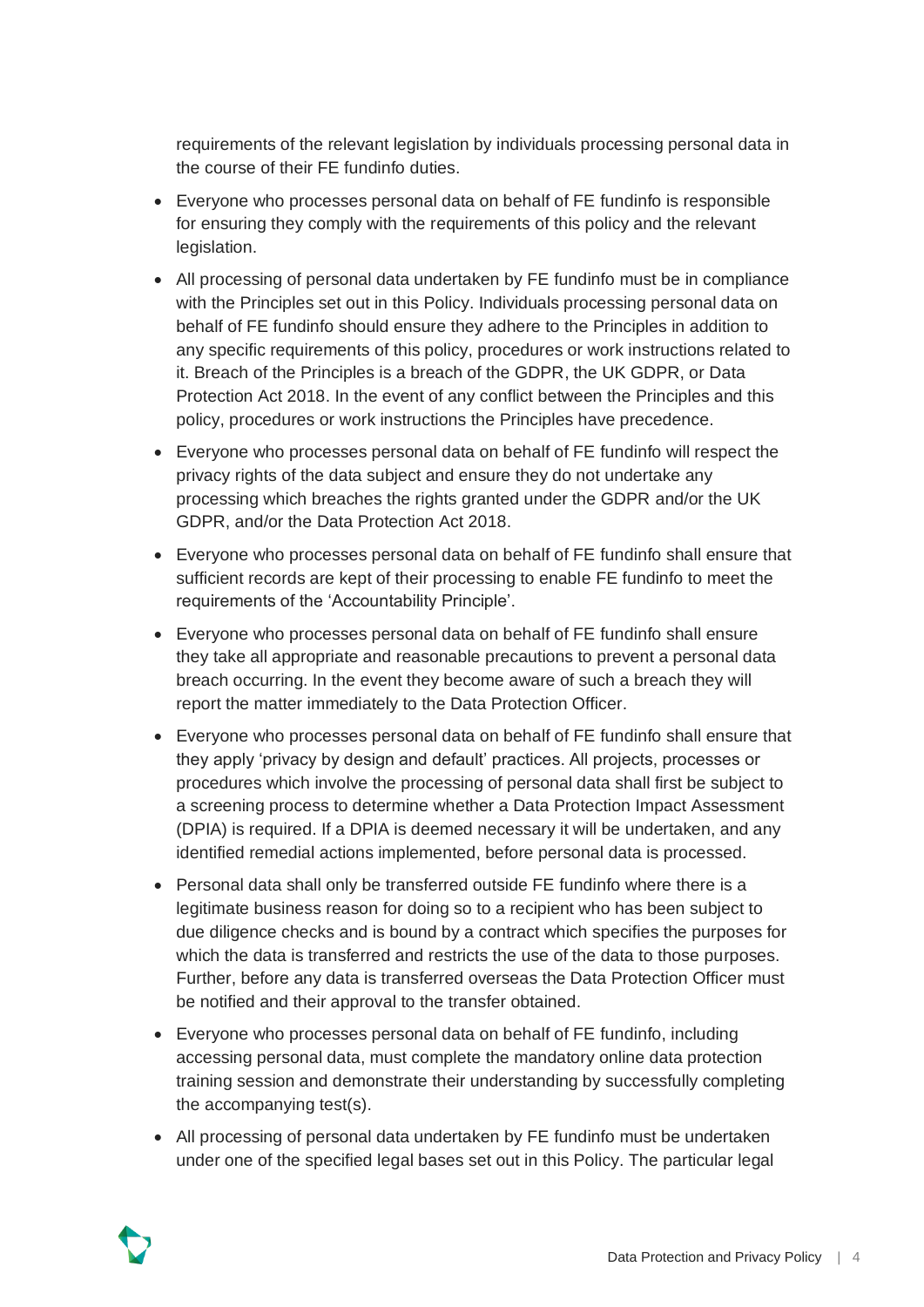basis being used must be identified and recorded in the Data Inventory Register prior to any processing being undertaken.

- The processing of Special Category personal data will only be undertaken when at least one of the exemptions from the general prohibition as set out in this Policy has been identified and recorded in the Data Inventory Register.
- FE fundinfo will designate a Data Protection Officer in accordance with the requirements of Section 4 of the GDPR and/or similar clause in the UK GDPR or Data Protection Act 2018.
- In the event of a conflict between the requirements of the Information Security Policy and this Data Protection Policy which relates to the processing of personal data, the provisions of this Policy shall have precedence.

# <span id="page-5-0"></span>2. Definitions

For ease of use this policy utilises the definitions set out in the General Data Protection Regulation (GDPR) and/or the UK GDPR and/or the Data Protection Act 2018. The most relevant/important of these definitions are:

**'personal data'** means any information relating to an identified or identifiable natural person ('data subject'); an identifiable natural person is one who can be identified, directly or indirectly, in particular by reference to an identifier such as a name, an identification number, location data, an online identifier or to one or more factors specific to the physical, physiological, genetic, mental, economic, cultural or social identity of that natural person;

**'processing'** means any operation or set of operations which is performed on personal data or on sets of personal data, whether or not by automated means, such as collection, recording, organisation, structuring, storage, adaptation or alteration, retrieval, consultation, use, disclosure by transmission, dissemination or otherwise making available, alignment or combination, restriction, erasure or destruction;

**'profiling'** means any form of automated processing of personal data consisting of the use of personal data to evaluate certain personal aspects relating to a natural person, in particular to analyse or predict aspects concerning that natural person's performance at work, economic situation, health, personal preferences, interests, reliability, behaviour, location or movements;

**'pseudonymisation'** means the processing of personal data in such a manner that the personal data can no longer be attributed to a specific data subject without the use of additional information, provided that such additional information is kept separately and

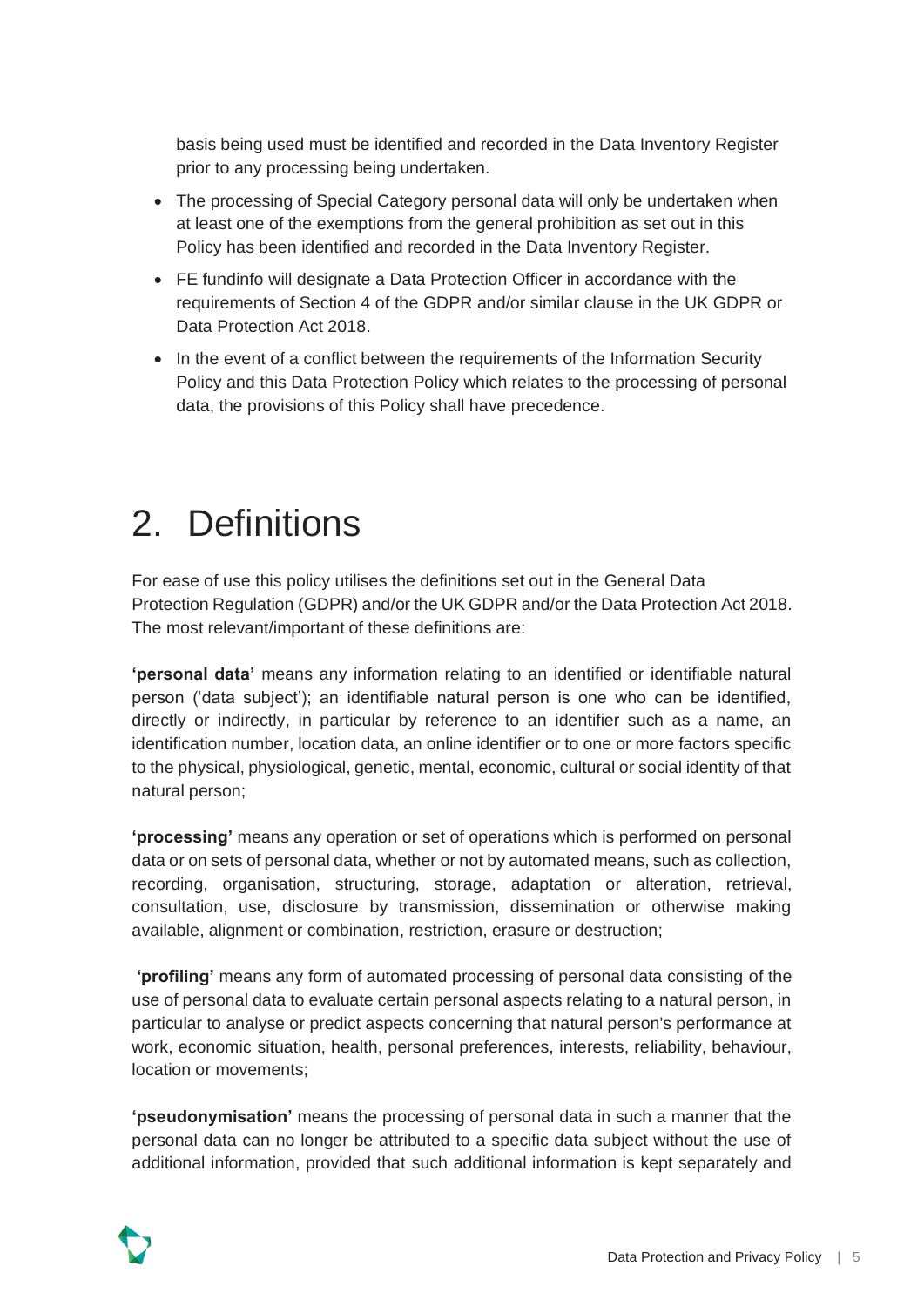is subject to technical and organisational measures to ensure that the personal data are not attributed to an identified or identifiable natural person;

**'filing system'** means any structured set of personal data which are accessible according to specific criteria, whether centralised, decentralised or dispersed on a functional or geographical basis;

**'controller'** means the natural or legal person, public authority, agency or other body which, alone or jointly with others, determines the purposes and means of the processing of personal data; where the purposes and means of such processing are determined by Union or Member State law, the controller or the specific criteria for its nomination may be provided for by Union or Member State law;

**'processor'** means a natural or legal person, public authority, agency or other body which processes personal data on behalf of the controller;

**'recipient'** means a natural or legal person, public authority, agency or another body, to which the personal data are disclosed, whether a third party or not. 'consent' of the data subject means any freely given, specific, informed and unambiguous indication of the data subject's wishes by which he or she, by a statement or by a clear affirmative action, signifies agreement to the processing of personal data relating to him or her;

**'personal data breach'** means a breach of security leading to the accidental or unlawful destruction, loss, alteration, unauthorised disclosure of, or access to, personal data transmitted, stored or otherwise processed;

In addition, the following bespoke definitions are adopted for the purposes of this policy:

**'implementation date'** means the date on the which the UK Data Protection Act 2018 becomes law

**'relevant legislation'** means whichever of the following statutes are in force at the relevant time and relevant location:

| UK Legislation: | The Data Protection Act 2018 (DPA) amended by the         |
|-----------------|-----------------------------------------------------------|
|                 | and Electronic<br>Protection, Privacy<br>Data             |
|                 | Communications (Amendments etc)(EU<br>Exit)               |
|                 | Regulations 2019 and by the Data Protection, Privacy      |
|                 | and Electronic Communications (Amendments etc) (EU        |
|                 | Exit) Regulations 2020.                                   |
|                 | The UK General Data Protection Regulation (the UK         |
|                 | <b>GDPR</b> ) amended by the Data Protection, Privacy and |
|                 | Electronic Communications (Amendments etc)(EU             |
|                 | Exit) Regulations 2019 and by the Data Protection,        |

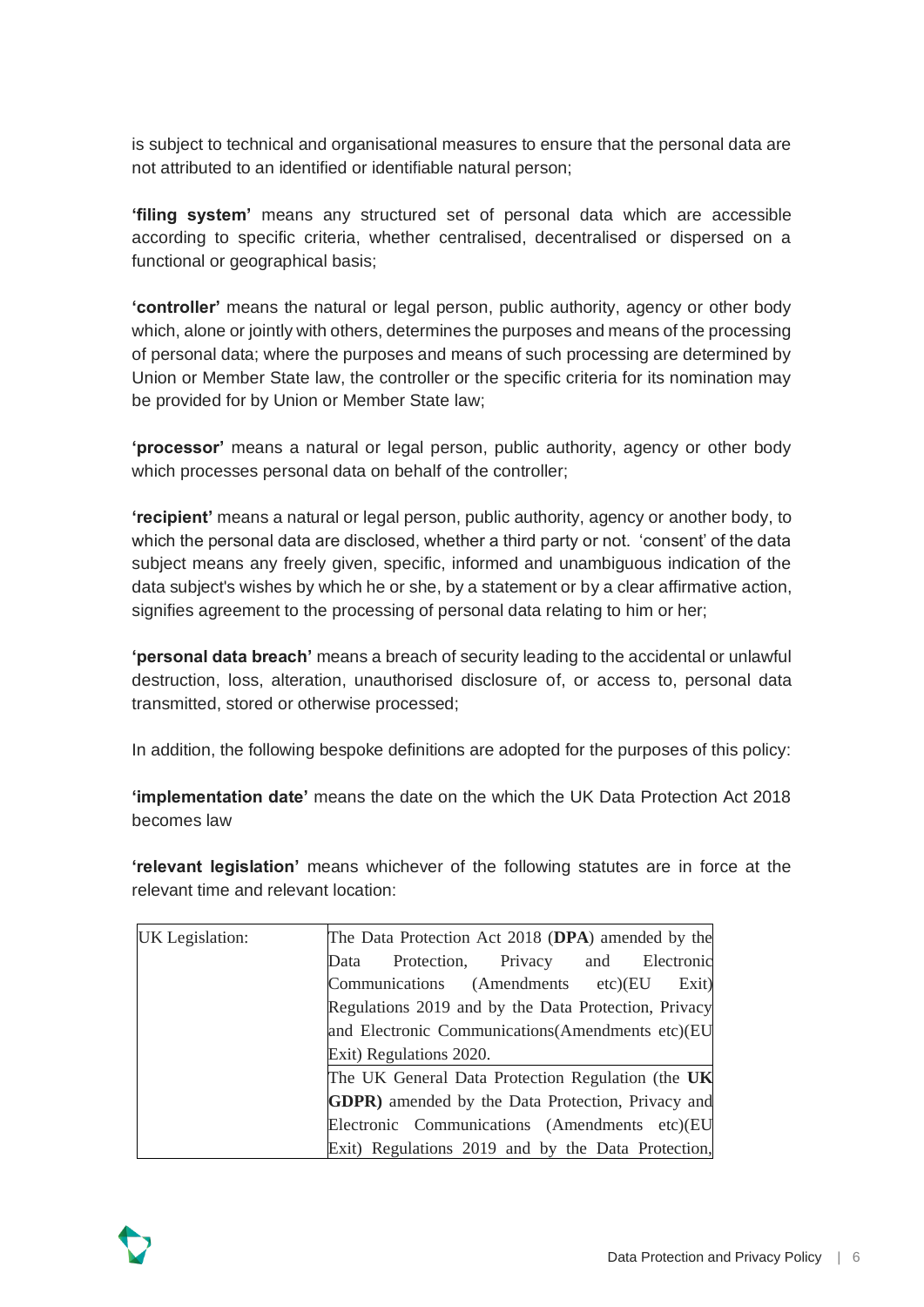|                        | Privacy and Electronic Communications(Amendments                               |  |  |
|------------------------|--------------------------------------------------------------------------------|--|--|
|                        | etc)(EU Exit) Regulations 2020.                                                |  |  |
|                        | The Privacy and Electronic Communications<br>(EC                               |  |  |
|                        | Directive) Regulations 2003 (PECR)                                             |  |  |
| Switzerland:           | The Swiss Federal Data Protection Act 1992 (DPA)                               |  |  |
|                        | <b>Telecommunication Act 1997</b>                                              |  |  |
|                        | <b>Swiss Unfair Competition Act 2007</b>                                       |  |  |
|                        | Czech Republic legislation: The General Data Protection Regulation 2016 (GDPR) |  |  |
|                        | Electronic Communication Act 127/2005                                          |  |  |
| India legislation      | Indian IT Act 2000                                                             |  |  |
| Hong Kong legislation: | Personal Data (Privacy) Ordinance (PDPO)                                       |  |  |
| Singapore legislation  | Personal Data Protection Act 2012 (PDPA                                        |  |  |
| Australia legislation  | Federal Privacy Act 1988 (amended by Privacy                                   |  |  |
|                        | Amendment (Enhancing Privacy Protection) Act 2012)                             |  |  |
|                        | Privacy Amendment (Notifiable Data Breaches) Act<br>2017                       |  |  |
|                        | EU Legislation (covering The General Data Protection Regulation 2016 (GDPR)    |  |  |
|                        | Germany, France, Spain, Directive 2002/58/EC of the European Parliament and of |  |  |
| Italy)                 | the Council of 12 July 2002 concerning the processing                          |  |  |
|                        | of personal data and the protection of privacy in the                          |  |  |
|                        | electronic communications sector (Directive on privacy                         |  |  |
|                        | and electronic communications)                                                 |  |  |

### <span id="page-7-0"></span>3. Data Protection Policy

### <span id="page-7-1"></span>**3.1. FE fundinfo responsibilities**

*FE fundinfo will produce policies, procedures, guidelines and work instructions which if followed correctly will facilitate the achievement of compliance with the requirements of the relevant legislation by individuals processing personal data in the course of their FE fundinfo duties.* 

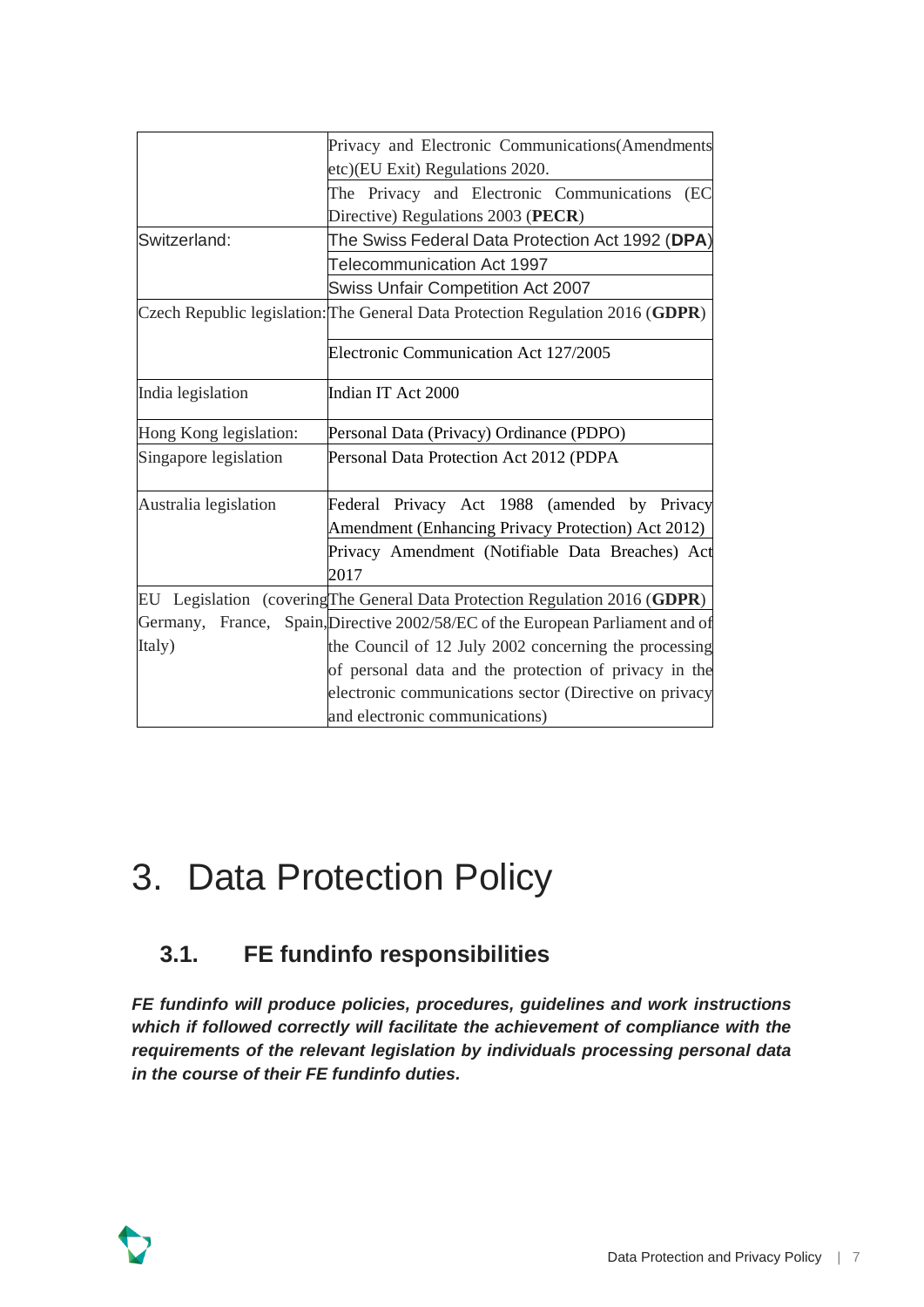This policy, and the procedures referred to in Section 3.4, 3.6 and 3.7 of it, are owned by the Data Protection Officer and it is her/his responsibility to ensure they are kept up to date and communicated appropriately throughout the business.

Additional policies relevant to this policy referenced in the 'Annex 1 – Referenced Documents' section are owned by the departments/teams indicated. The Data Protection Officer should be consulted on the contents of those policies to ensure they meet the requirements of the legislation and align with this policy.

Specific data handling procedures, guidelines or work instructions may also be produced by other departments, teams or line managers but if they involve the handling of personal data, they must be approved by the Data Protection Officer.

#### <span id="page-8-0"></span>**3.2. Responsibilities and consequences of noncompliance**

*Everyone who processes personal data on behalf of FE fundinfo is responsible for*  ensuring they comply with the requirements of this policy and the relevant *legislation.* 

In addition, line managers are required to ensure that the processing undertaken by individuals reporting to them complies with the requirements of this policy and the relevant legislation.

In the event any individual considers that the processing they are undertaking does not comply with this policy, or the relevant legislation, they should cease the processing and raise the issue with their line manager and the Data Protection Officer.

If any individual considers that the provisions of this policy, or any of the procedures or work instructions related to it, breach the requirements of the relevant legislation they should report this immediately to the Data Protection Officer.

Failure to comply with the requirements of this policy or the relevant legislation constitutes a serious breach of the applicable Code of Conduct and may result in action, which could include dismissal, being taken under the Disciplinary Procedure Policy as appropriate.

#### <span id="page-8-1"></span>**3.3. Principles related to the processing of personal data**

*All processing of personal data undertaken by FE must be in compliance with the Principles set out below. Individuals processing personal data on behalf of FE should ensure they adhere to the Principles in addition to any specific requirements of this policy, procedures or work instructions related to it. Breach* 

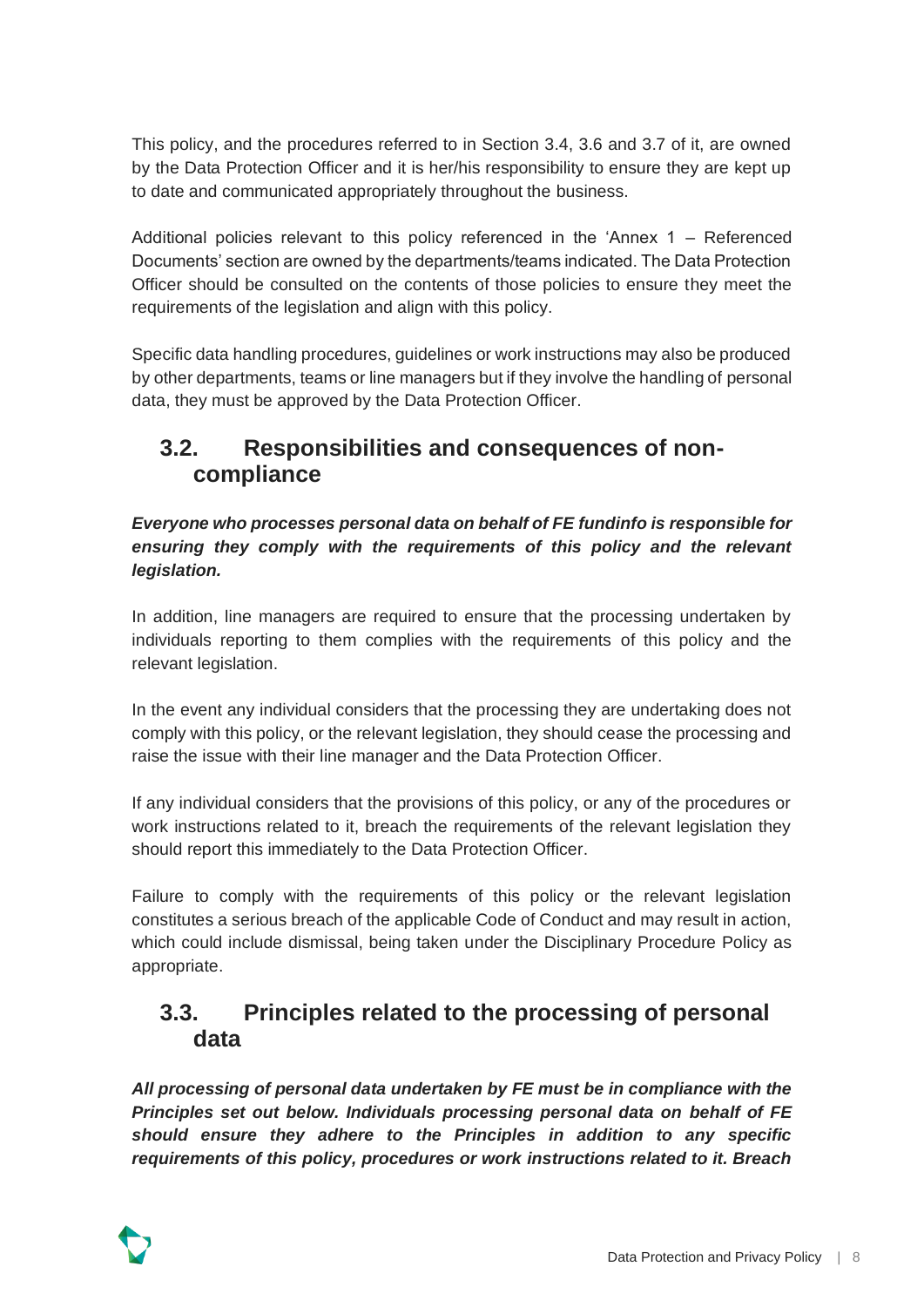#### *of the Principles is a breach of the GDPR, UK GDPR and/or DPA 2018. In the event of any conflict between the Principles and this policy, procedures or work instructions the Principles have precedence and the conflict should be reported to the Data Protection Officer.*

The UK GDPR principles relating to the processing of personal are identical with the General Data Protection Regulation (GDPR) principles.

The six GDPR principles are a restatement of six of the eight principles under the old DPA 1998 and will apply from the date this policy is adopted, they require that personal data shall be:

- processed lawfully, fairly and in a transparent manner in relation to the data subject (**'lawfulness, fairness and transparency'**);
- collected for specified, explicit and legitimate purposes and not further processed in a manner that is incompatible with those purposes; further processing for archiving purposes in the public interest, scientific or historical research purposes or statistical purposes shall, in accordance with Article 89(1), not be considered to be incompatible with the initial purposes (**'purpose limitation'**);
- adequate, relevant and limited to what is necessary in relation to the purposes for which they are processed (**'data minimisation'**);
- accurate and, where necessary, kept up to date; every reasonable step must be taken to ensure that personal data that are inaccurate, having regard to the purposes for which they are processed, are erased or rectified without delay (**'accuracy'**);
- kept in a form which permits identification of data subjects for no longer than is necessary for the purposes for which the personal data are processed; personal data may be stored for longer periods insofar as the personal data will be processed solely for archiving purposes in the public interest, scientific or historical research purposes or statistical purposes in accordance with Article 89(1) subject to implementation of the appropriate technical and organisational measures required by this Regulation in order to safeguard the rights and freedoms of the data subject (**'storage limitation'**);
- processed in a manner that ensures appropriate security of the personal data, including protection against unauthorised or unlawful processing and against accidental loss, destruction or damage, using appropriate technical or organisational measures (**'integrity and confidentiality'**).

The two data protection principles which are set out in the old DPA 1998 but have not been reproduced in the GDPR relate to the rights of data subjects and international

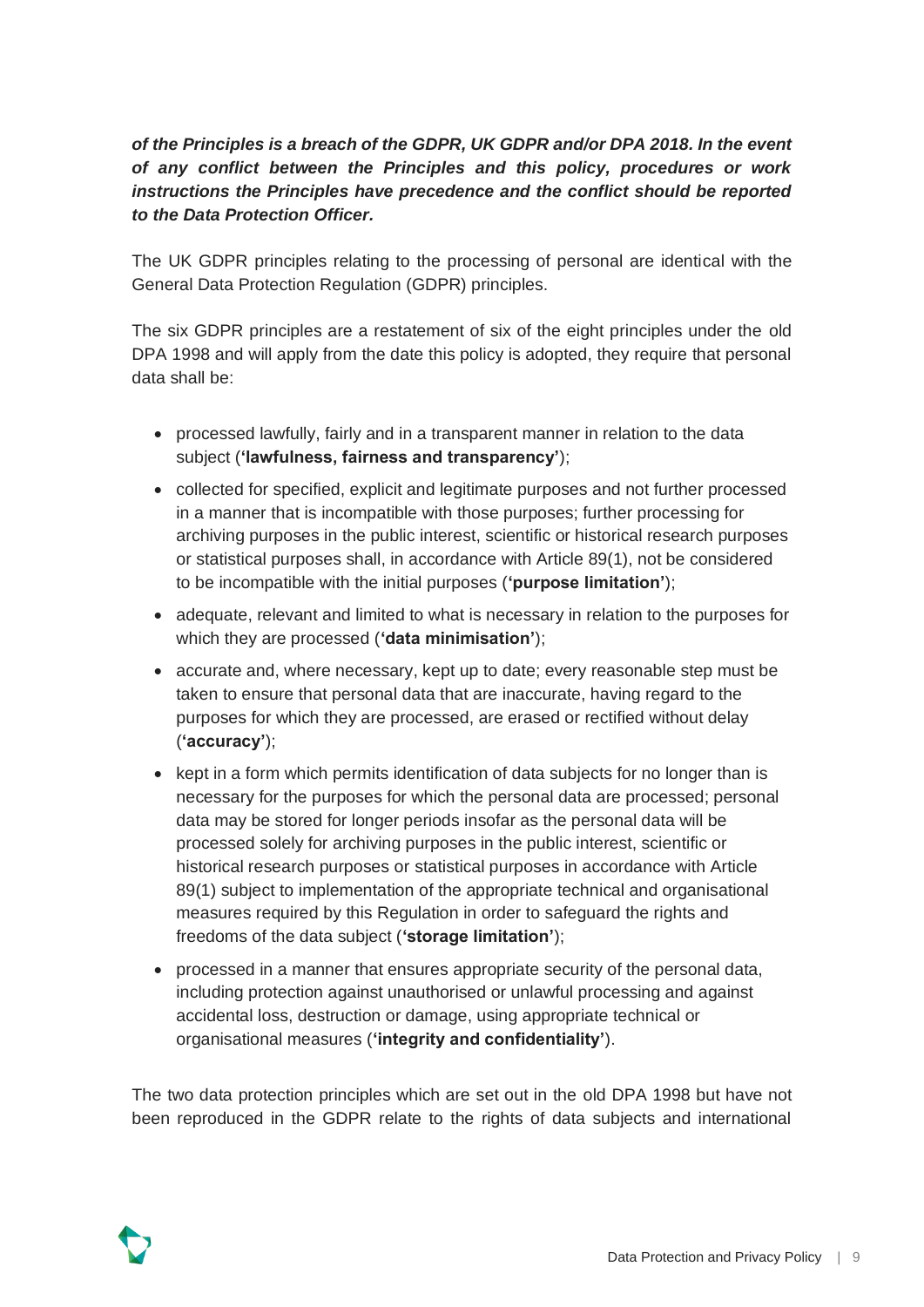transfers. These are now set out as specific Articles within the regulation and addressed in Section 3.4 and 3.8 of this policy.

#### <span id="page-10-0"></span>**3.4. Respecting the rights of data subjects**

*Everyone who processes personal data on behalf of FE fundinfo will respect the privacy rights of the data subject and ensure they do not undertake any processing which breaches the rights granted under the GDPR, UK GDPR and/or DPA set out below.*

The GDPR, UK GDPR and/or DPA, grant certain rights to data subjects and FE fundinfo will issue procedures and work instructions to ensure that those rights are respected and are easily exercisable by the data subjects whose personal data it is processing. The rights granted to data subjects are:

- Right of access: The data subject has the right to confirmation of the processing undertaken and to a copy of the personal data being processed. This copy must be provided free of charge and within one calendar month. FE fundinfo has detailed 'Subject Access Request Procedures' which set out how this right will be provided for.
- Right to rectification: inaccurate data must be corrected without delay and incomplete data completed upon request. Any requests to exercise this right should be forwarded to the Data Protection Officer without delay.
- Right to erasure: also known as the 'right to be forgotten' this provides that under certain circumstances the data subject can oblige the data controller to erase personal data relating to them without undue delay. Any requests to exercise this right should be forwarded to the Data Protection Officer without delay. Right to restrict processing: under certain circumstances the data subject can object to processing other than storage of their personal data. Any requests to exercise this right should be forwarded to the Data Protection Officer without delay.
- Right to data portability: this entitles the data subject to a copy of their personal data in a structured and commonly-used machine readable
- format and allows them to require it to be transmitted to another data controller. FE fundinfo must be prepared to honour any such requests which should be forwarded to the Data Protection Officer without delay
- Right to object to processing: a data subject may object to processing including the profiling of the data subject, which is undertaken under the public interests or legitimate interests' bases and can also object to the processing of their data for direct marketing purposes. Any requests to exercise this right should be forwarded without delay to the Data Protection Officer for actioning.

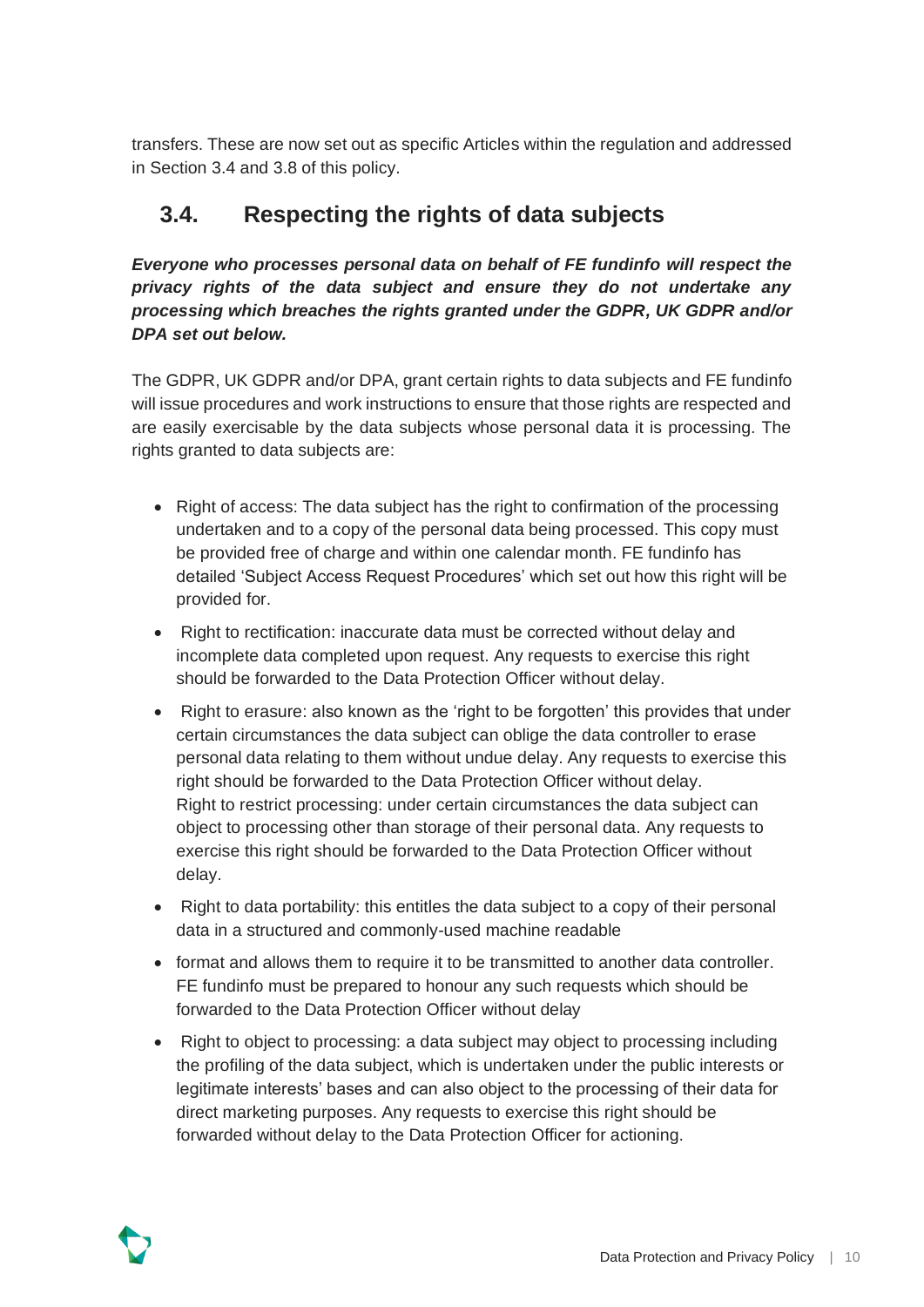• Right not to be subject to automated individual decision-making: data subjects can object to 'automated processing' (which includes profiling) if that processing results in decisions which have a legal effect concerning him or her (or similarly significantly affects them) being made solely on the basis of that processing. At the current time no such processing is undertaken by FE fundinfo, if any is anticipated or planned advice should be sought from the Data Protection Officer.

In addition to the above explicit rights the provisions of Articles 13 and 14 of the GDPR. and/or similar clauses in the UK GDPR and/or DPA, specify that certain information must be given to a data subject who is the subject of data processing at specific times, this is sometimes referred to as the 'Right to be informed' but is in fact an obligation on the data controller. The obligation is met by advising the data subject how their data will be used, for how long, the legal basis for the processing and how it will be kept secure. This information should be given when the data is collected and whenever it is to be used for a purpose which is different to the one for which it was originally collected. Most commonly this will be done by reference to FE fundinfo's Privacy Policy and to specific Privacy Statements provided by the Data Protection Officer as part of the design of data collection forms. To ensure that sufficient notice is drawn to the Privacy Policy and the requirements of these articles are met advice should be sought from the Data Protection Officer before any data collection is undertaken or any personal data is used for new or novel purposes.

#### <span id="page-11-0"></span>**3.5. Records keeping**

*Everyone who processes personal data on behalf of FE fundinfo shall ensure that sufficient records are kept of their processing to enable FE fundinfo to meet the requirements of the Accountability Principle as set out below. Specific work instructions may be issued to provide guidance on the records which should be kept.*

In addition to the Data Protection principles set out in 3.3 above, Article 5 of the GDPR, and/or similar clauses in the UK GDPR and/or DPA, states that the controller shall be responsible for, and be able to demonstrate compliance with, the data protection Principles; this is commonly known as the Accountability Principle.

Compliance with the Accountability Principle requires significant record keeping of all data processing undertaken by FE fundinfo, in particular the following records shall be maintained

- A Data Inventory Register detailing the personal data assets processed, the nature of the processing, the systems used, the legal basis, the time for which the data will be retained and how it will be disposed of.
- Data Protection Impact Assessments undertaken.

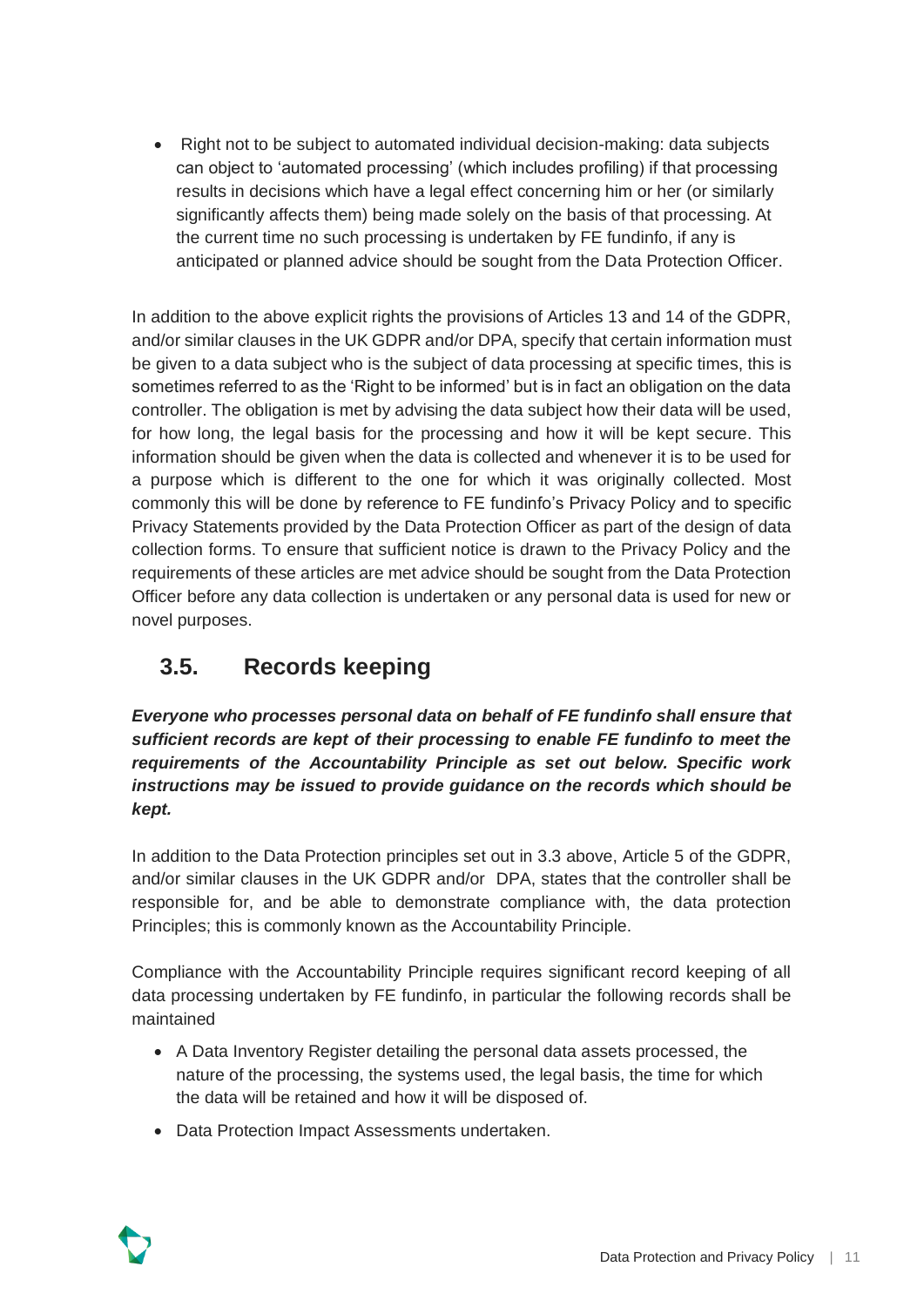- Privacy Policies and Privacy Statements and the dates and circumstances when they were used.
- Copies of the wording used to obtain consent and records of how and when consent was given by individuals to the processing of their personal data.
- A Data Breach Register
- Records of data protection training and tests relating to it.
- Copies of this policy and the procedures referred to in it and by which compliance with it is ensured, the dates those policies/procedures applied and the reasons why they were withdrawn or amended.

#### <span id="page-12-0"></span>**3.6. Personal data breaches**

*Everyone who processes personal data on behalf of FE fundinfo shall ensure they take all appropriate and reasonable precautions to prevent a personal data breach occurring. In the event they become aware of such a breach they will report the matter immediately to the Data Protection Officer.* 

Personal data breaches, except those which are unlikely to result in a risk to the rights and freedoms of the data subjects, must be notified to the local (country specific) Supervisory Authority without undue delay and within 72 hours of the controller becoming aware of the breach. The decision as to whether or not the breach represents a risk to the rights and freedoms of the data subject requires an in-depth knowledge of the issues involved and how personal data could be misused to create such a risk. The individual who discovers the data breach is unlikely to possess sufficient knowledge of these issues to make this judgement and therefore all personal data breaches should be reported without delay to the Data Protection Officer (using the procedures set out in the FE fundinfo's Personal Data Breach Incident Response Process) who will assess the risks to the data subject(s) and if appropriate report the breach to the local Supervisory Authority.

The FE fundinfo's Personal Data Breach Incident Response Process also require 'nearmisses' (i.e. events that could have led to a data breach if it were not for specific intervening action being taken to prevent the breach and/or circumstances which have the potential to lead to a data breach) to be reported so that action can be taken to assess and mitigate the risk of a similar event causing a breach in the future

#### <span id="page-12-1"></span>**3.7. Data protection impact assessment**

*Everyone who processes personal data on behalf of FE fundinfo shall ensure that they apply 'privacy by design and default' practices by, for example, collecting only the personal data required for a specified purpose and ensuring that the data* 

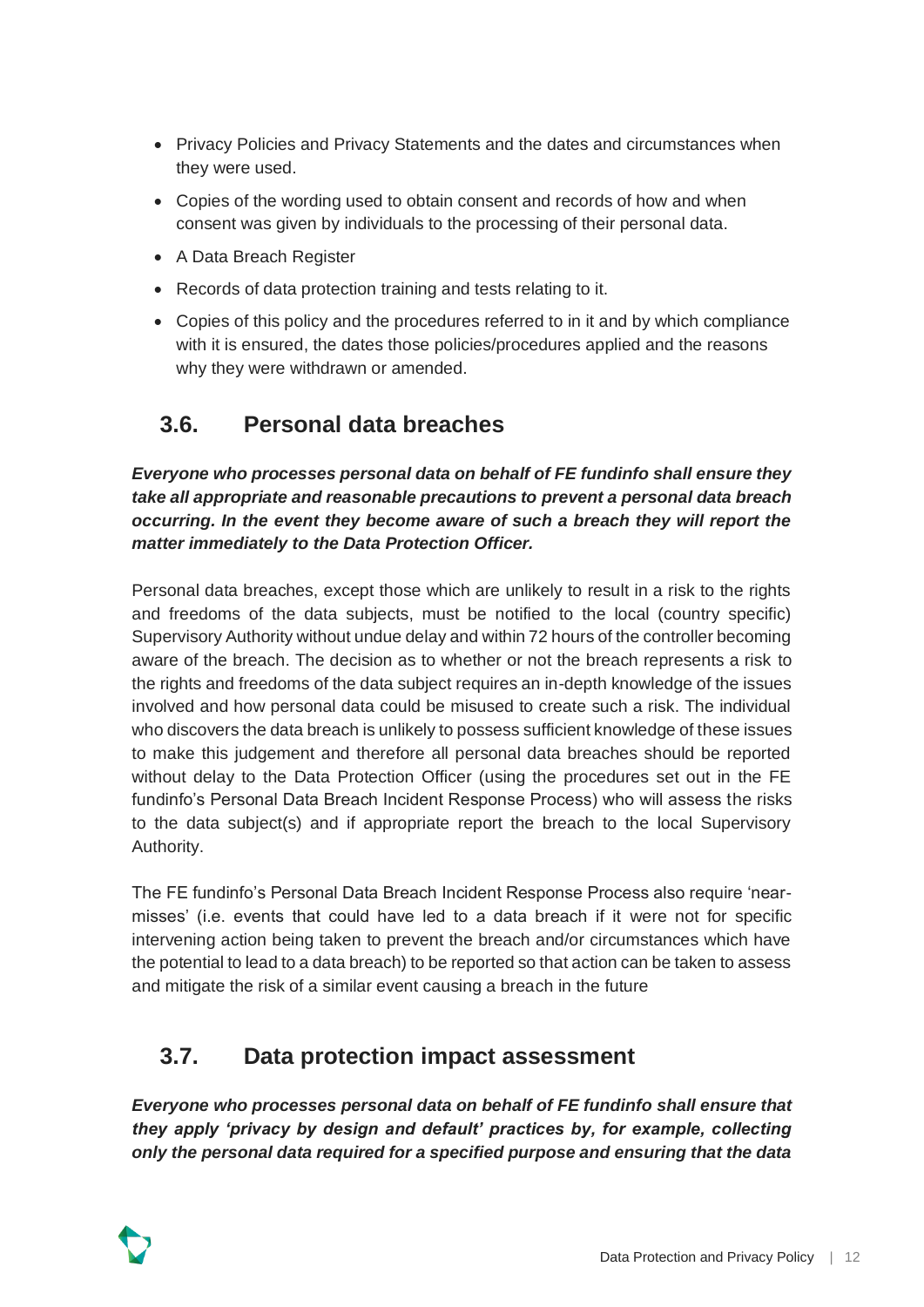*is only accessible to those who need it to carry out their FE fundinfo tasks. All projects, processes or procedures which involve the processing of personal data shall first be subject to a screening process to determine whether a Data Protection Impact Assessment (DPIA) is required. If a DPIA is deemed necessary it will be undertaken, and any identified remedial actions implemented, before personal data is processed.*

The GDPR, UK GDPR and/or DPA, introduces the concept of 'privacy by design and default'. In essence this requires the controller to ensure that all its processing operations are designed to minimise the risk to the privacy of the data subjects. This involves measures such as encryption, data minimisation, pseudonymisation, and role-based access protocols. FE will ensure that privacy by design and default is enshrined in policies, procedures and work instructions which relate to the processing of personal data.

Processing which uses new technologies, or which because of its nature, scope, context or purposes is likely to result in a high risk to the rights and freedoms of the data subjects is, under the GDPR, UK GDPR and/or DPA, subject to the requirement to carry out an assessment of the impact of the processing operations on the protection of personal data – a Data Protection Impact Assessment. FE fundinfo has Data Protection Impact Assessment Procedures in place which must be adhered to whenever a new data processing operation which involves the collection of personal data, or the use of personal data already collected in a way which is different to that for which it was originally collected, is planned.

#### <span id="page-13-0"></span>**3.8. Transferring personal data outside FE fundinfo**

*Personal data shall only be transferred outside FE fundinfo where there is a legitimate business reason for doing so to a recipient who has been subject to due diligence checks and is bound by a contract which, by incorporation of mandatory standard clauses, specifies the purposes for which the data is transferred and restricts the use of the data to those purposes.* 

FE fundinfo may engage with third parties to carry out work for it which will require personal data to be transferred to that third party (e.g. sending a list of customers email addresses to a specialised emailer company to fulfil a marketing campaign). These third parties are known as 'Data Processors'. FE fundinfo will only use Data Processors that are able to satisfy it, and provide guarantees, that they have appropriate organisational and technical measures in place to ensure the data is processed in compliance with the GDPR, UK GDPR and DPA, and who have signed a binding contract which specifies the purpose for which the personal data is transferred, restricts the processing to that purpose, specifies the duration of the contract and sets out how the data will be dealt with at the end of the contract. The FE fundinfo's Legal and Compliance team have drafted standard contract clauses to ensure the requirements of the GDPR, UK GDPR

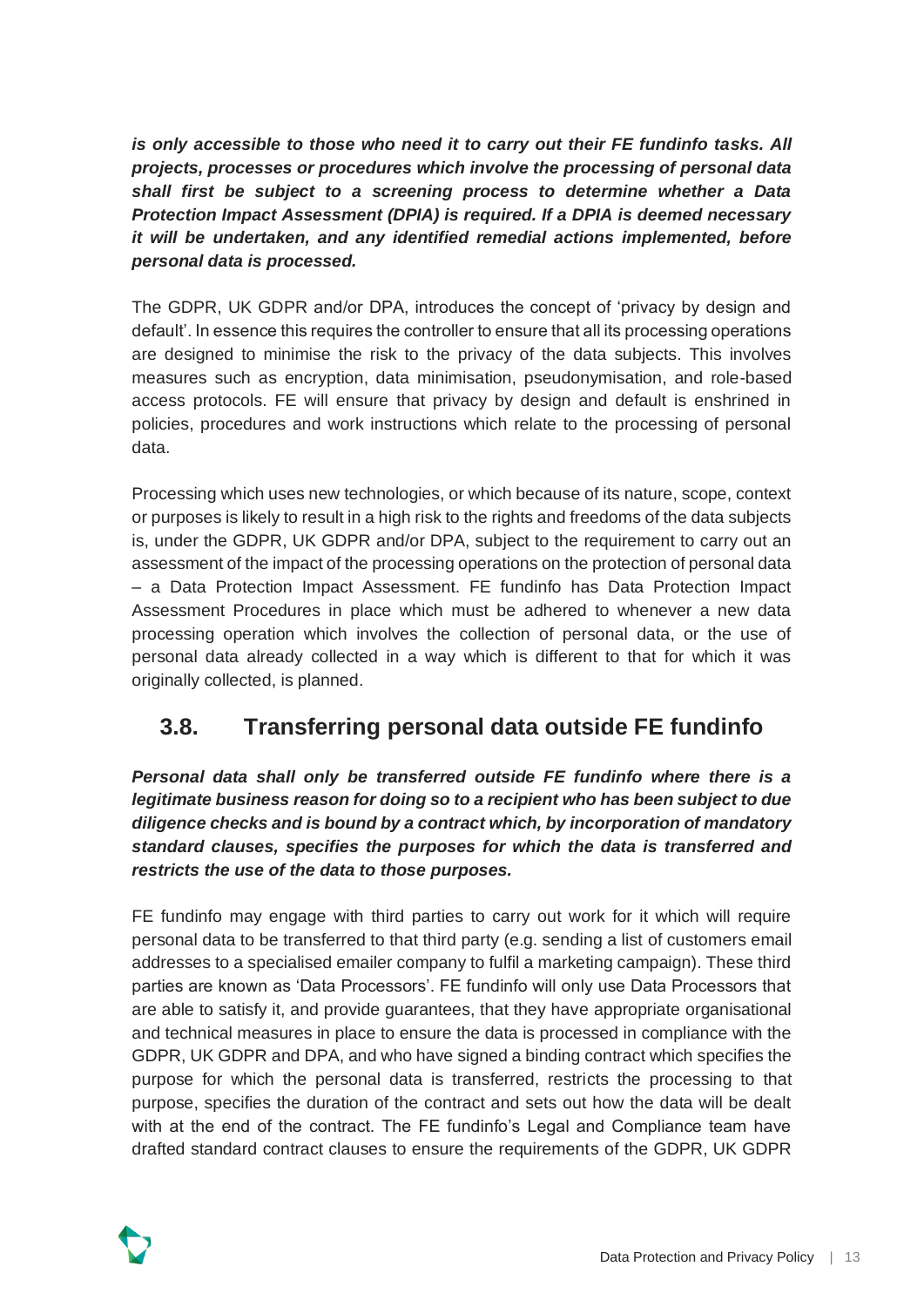and DPA, are met when contracting with a third party to carry out data processing on behalf of FE fundinfo and these clauses must be incorporated into every contract appointing a data processor. Responsibility for incorporating these clauses and carrying out initial and ongoing due diligence checks rests with the managers owning each FE fundinfo product/service.

#### <span id="page-14-0"></span>**3.9. Overseas transfers**

*Before any data is transferred overseas the Data Protection Officer must be notified and their approval to the transfer obtained.* 

If personal data is to be transferred overseas specific measures must be in place to ensure that the rights and freedoms of the data subjects are protected.

The GDPR, UK GDPR and DPA have three mechanisms by which overseas transfers can be safely made, an adequacy decision, appropriate safeguards or binding corporate rules. Which of these measures is appropriate depends on the nature and circumstances of the transfer and advice should be sought from, and permission granted by, the Data Protection Officer before any such transfer is undertaken.

#### <span id="page-14-1"></span>**3.10. Data protection training**

*Everyone who processes personal data on behalf of FE fundinfo, including accessing personal data, must complete the mandatory online data protection training session and demonstrate their understanding by successfully completing the accompanying test(s).* 

In order to ensure compliance with this policy and with the regulatory requirements relating to the processing of personal data, all individuals employed by FE fundinfo are required to complete a mandatory online data protection training session. They are also required to demonstrate their understanding of the contents of the training module and of this policy by successfully completing an online test. The training session and accompanying test should ideally be completed as soon as the individual has access to FE fundinfo systems but in any event within two months of the commencement of their employment.

Further refresher training should be undertaken at intervals dependant on the individual's role but at least once every three years.

Additional online training modules may be made available to educate individuals about specific topics covered by this policy, line managers should review these modules and the roles of individuals in their team to determine if any should be a mandatory requirement of an individual's Personal Development Plan.

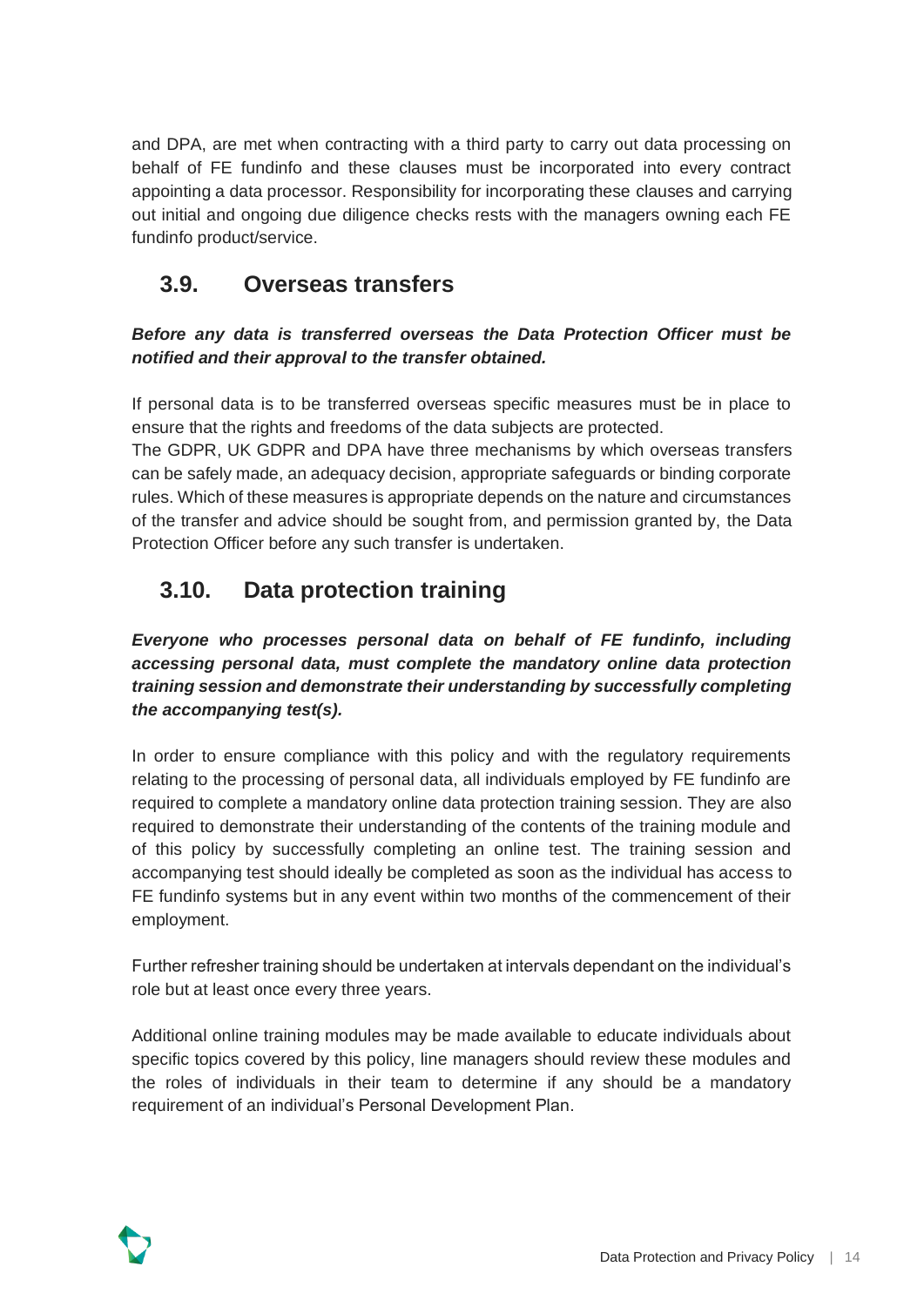Contractors who have access to FE fundinfo systems and who are engaged in the processing of personal data should also be required to undertake the online data protection training session, and complete the test, as soon as they are granted access to the system. The training/testing should be refreshed at least once every three years; individuals whose role involves regular contact with personal data will be expected to complete refresher training once a year.

#### <span id="page-15-0"></span>**3.11. Legal basis for processing of personal data**

*All processing of personal data undertaken by FE fundinfo must be undertaken under one of the specified legal bases as set out below. The particular legal basis being used must be identified and recorded in the Data Inventory Register prior to any processing being undertaken.* 

Under the GDPR, UK GDPR and/or DPA, there are six 'legal bases' for the processing of personal data. The processing of personal data is only lawful (as required by the first Principle) if one of these legal bases apply, they are:

- the data subject has given consent to the processing of his or her personal data for one or more specific purposes (**'consent'**);
- processing is necessary for the performance of a contract to which the data subject is party or in order to take steps at the request of the data subject prior to entering into a contract (**'contract'**);
- processing is necessary for compliance with a legal obligation to which the controller is subject (**'legal obligation'**);
- processing is necessary in order to protect the vital interests of the data subject or of another natural person (**'vital interests'**);
- processing is necessary for the performance of a task carried out in the public interest or in the exercise of official authority vested in the controller (**'public interest'**);
- processing is necessary for the purposes of the legitimate interests pursued by the controller or by a third party, except where such interests are overridden by the interests or fundamental rights and freedoms of the data subject which require protection of personal data, in particular where the data subject is a child (**'legitimate interests'**).

#### <span id="page-15-1"></span>**3.12. Processing special categories of personal data**

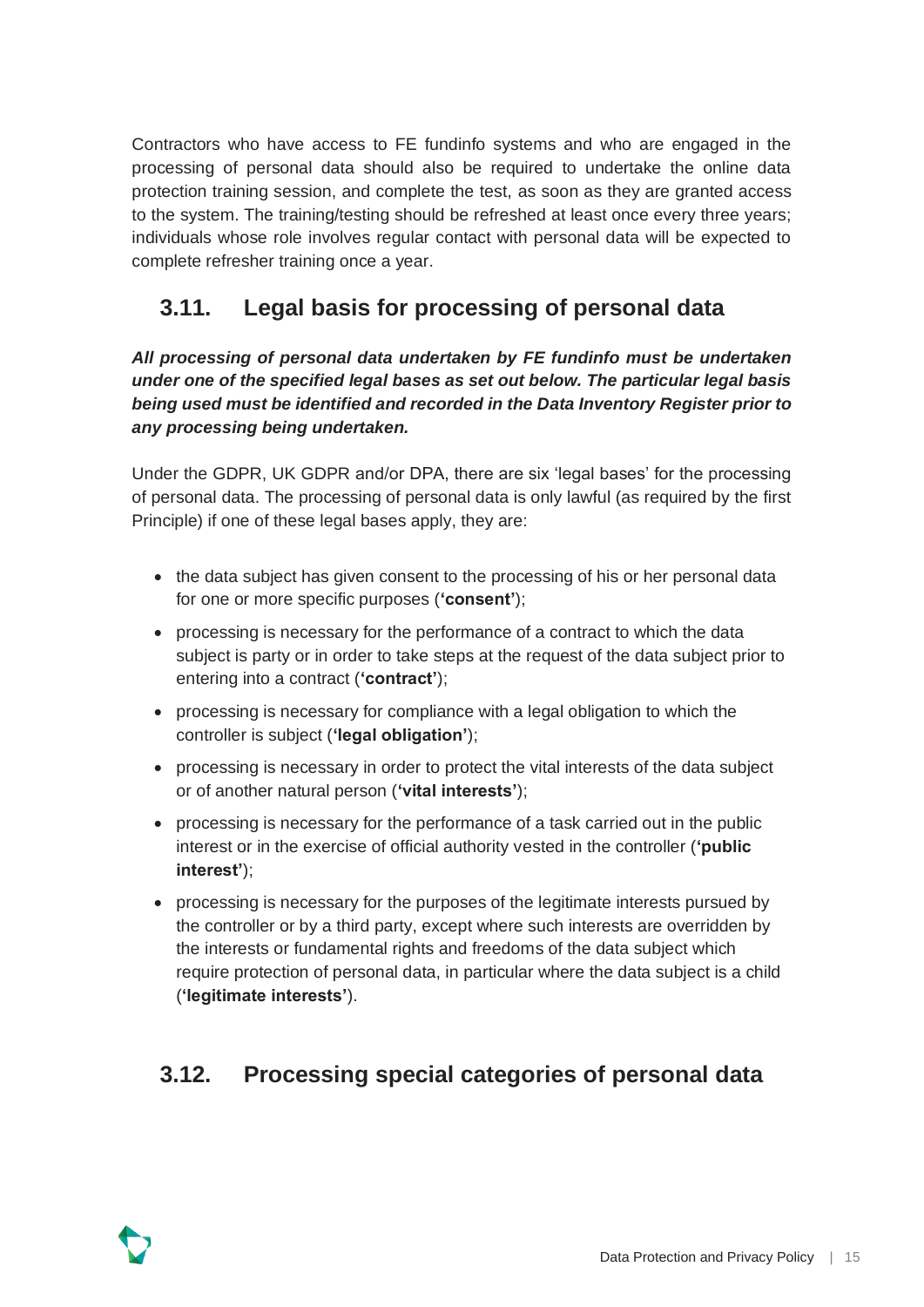#### *The processing of Special Category personal data will only be undertaken when at least one of the exemptions as set out below from the general prohibition has been identified and recorded in the Data Inventory Register.*

Special category data is the description applied in the GDPR, UK GDPR and/or DPA, to certain types of personal data considered particularly sensitive, they are also commonly known as 'sensitive personal data'. The types of data considered to be 'special category' are:

- Racial or ethnic origin
- Political opinions
- Religious or philosophical beliefs
- Trade union membership
- Genetic or biometric data (when used to uniquely identify an individual)
- Data concerning health
- Data concerning an individual's sex life or sexual orientation.

As a general rule, the processing of special category personal data is prohibited unless one of the following conditions apply (these can be considered additional legal bases for the processing of special category data).

- The data subject has given their explicit consent for one or more specified purposes
- Processing is necessary for the purposes of carrying out the obligations and exercising specific rights of the controller or of the data subject in the field of employment and social security and social protection law
- Processing is necessary to protect the vital interest of the data subject or another person where the data subject is physically or legally incapable of giving consent
- Processing is carried out in the course of the legitimate activities with appropriate safeguards by a foundation, association or other not-for-profit body with a political, philosophical, religious or trade union aim. The data should relate to members, former members or others with regular contact with the body and data should not be disclosed outside the body without specific consent.
- Processing relates to personal data manifestly made public by the data subject
- Processing is necessary for the establishment, exercise or defence of legal claims or whenever courts are acting in their judicial capacity.

#### <span id="page-16-0"></span>**3.13. Data protection officer**

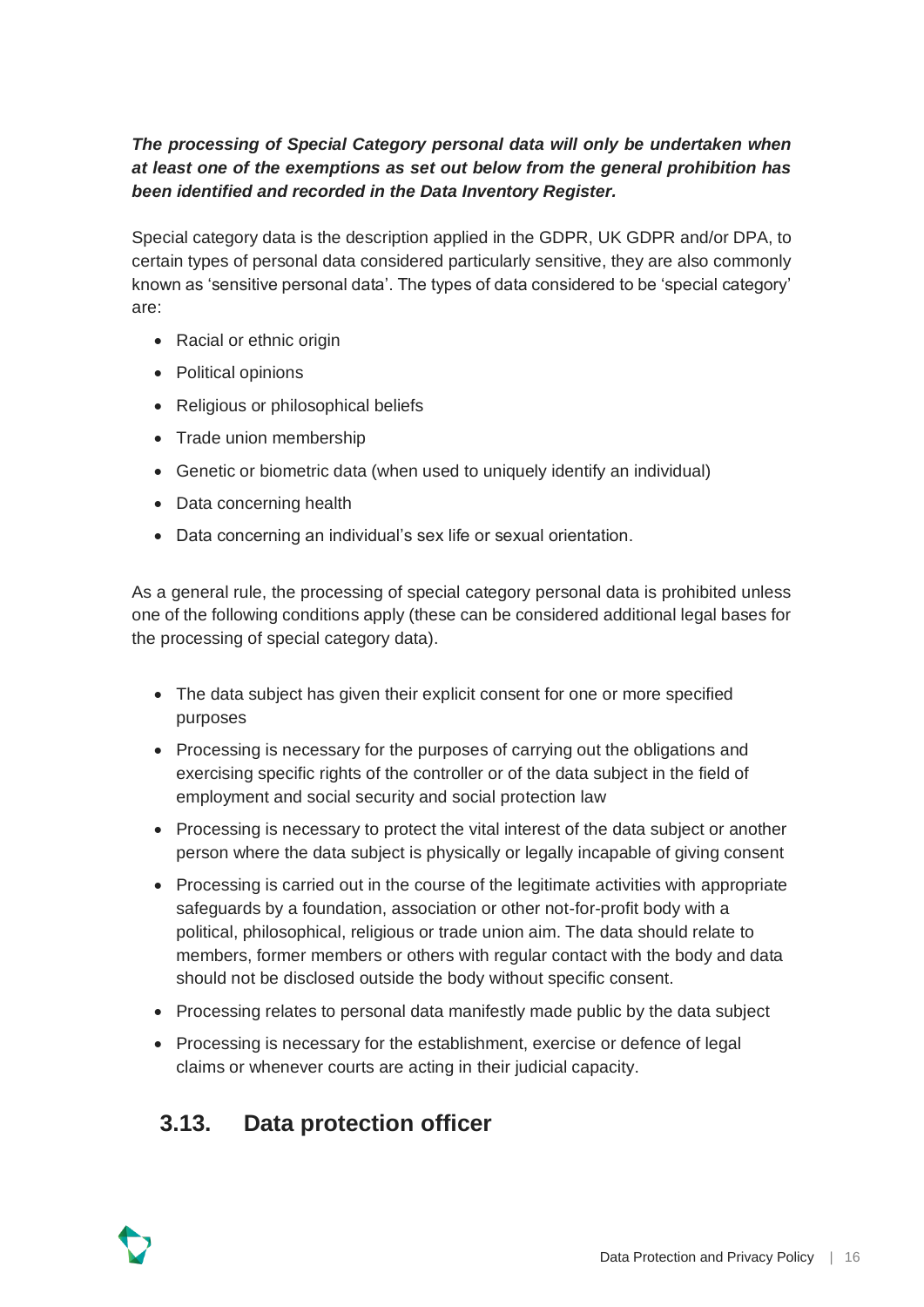*FE fundinfo will designate a global Data Protection Officer in accordance with the requirements of Section 4 of the GDPR and similar section in UK GDPR and/or DPA. A local Data Protection Officer shall be designated in the countries where the local data protection law requires it.*

The GDPR, UK GDPR and/or DPA requires that certain businesses designate a Data Protection Officer (DPO) to carry out specified tasks related to ensuring compliance with the legislation. FE fundinfo has determined that it is one of the businesses required to designate a DPO on the basis that it is engaged in regular and systematic monitoring of data subjects on a large-scale. FE fundinfo businesses operating in Switzerland must designate a local Data Protection Officer.

The DPO has a direct reporting line to FE fundinfo's CTO but day to day line management of the DPO may be allocated to another person.

This decision will be reviewed annually to take into account new guidance which may be issued by the Supervisory Authorities across all countries FE fundinfo operates from.

#### <span id="page-17-0"></span>**3.14. Relationship with the Security Policy**

#### *In the event of a conflict between the requirements of the Security Policy and this Data Protection and Privacy Policy which relates to the processing of personal data, the provisions of this Policy shall have precedence.*

The Security Policy sets out FE fundinfo's approach to managing all the data that it uses, including personal data. Compliance with the Information Security Policy is a prerequisite of compliance with the Data Protection Policy.

# <span id="page-17-1"></span>4. Privacy in Electronic communication

Along with the privacy requirement of personal data deriving from applicable data protection law and regulations, FE fundinfo must comply with the applicable privacy and electronic communication regulations. These are applicable for FE fundinfo products/services dealing with both business and consumer customers.

The main aspects that must be taken into account are:

- Unsolicited marketing
- Cookies
- Data security (confidentiality and data protection)

Any FE fundinfo websites which permits user interaction must provide a Privacy Policy.

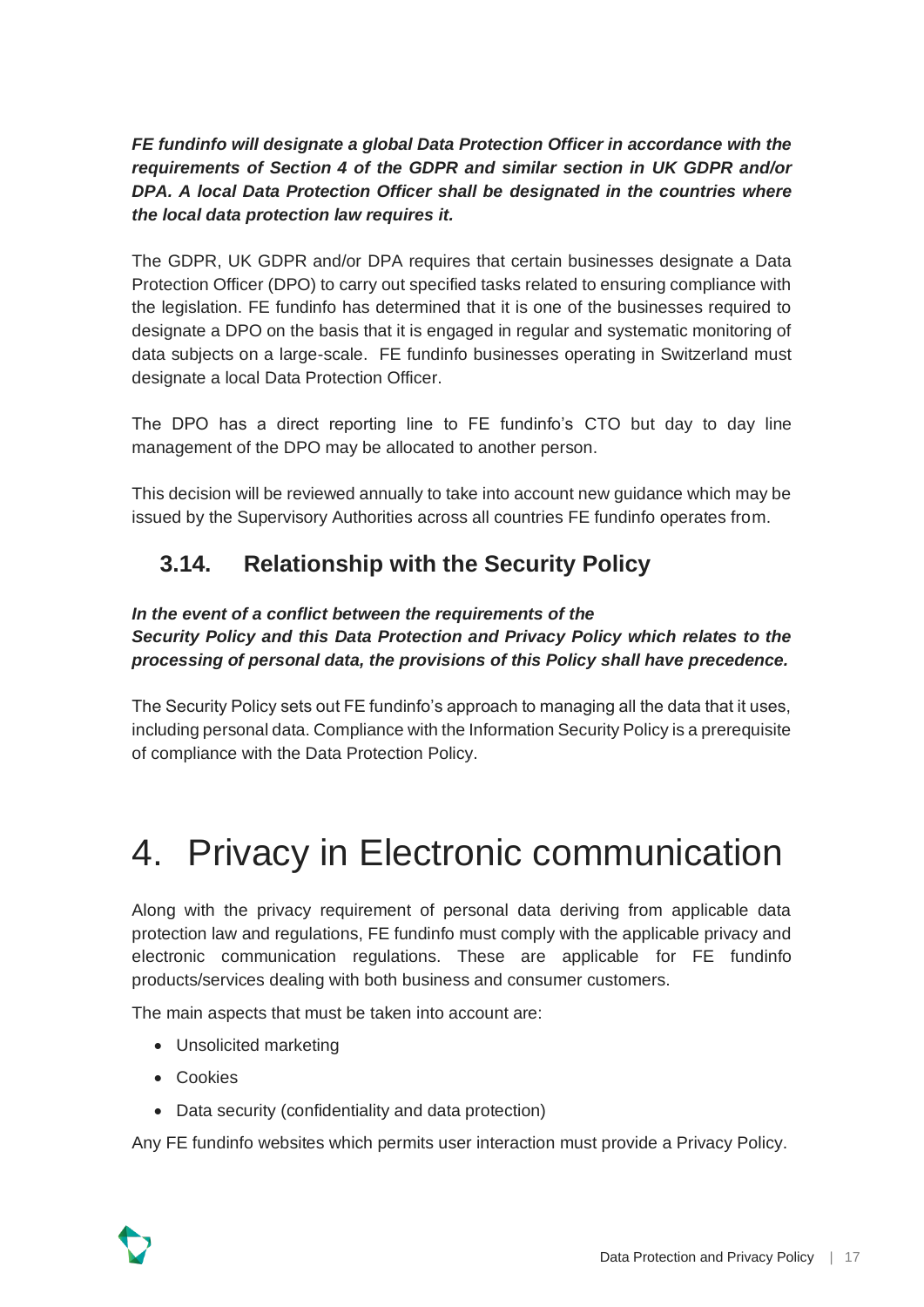## <span id="page-18-0"></span>5. Policy assurance

The Compliance Duty Holder needs to be assured that this policy is working i.e.

- It is doing what it is supposed to do on the ground
- It is effective at delivering the organisational objectives

This will be achieved this by having:

- A Data Protection Officer to oversee the policy.
- An Information Security Management Framework in place to oversee the management and compliance of FE fundinfo with the Policy.
- Regular audits carried out and reports issued by the Information Security department to assess compliance with policy.

## <span id="page-18-1"></span>6. Policy review

Reviews of this policy will take place at least once a year. However additional reviews may be triggered by any of the following items assessed by the Information Security department and the Data Protection Officer:

- Escalation of related strategic risks
- Significant ethical changes
- Regulatory changes, in particular post Brexit amendments to the UK GDPR and the UK DPA 2018
- Guidance issued by the ICO which significantly impacts this Policy
- External or internal incidents (e.g. data breach, negative publicity)
- New technology
- Financial changes
- Changes to governance.

### <span id="page-18-2"></span>7. Annex 1 – Referenced documents

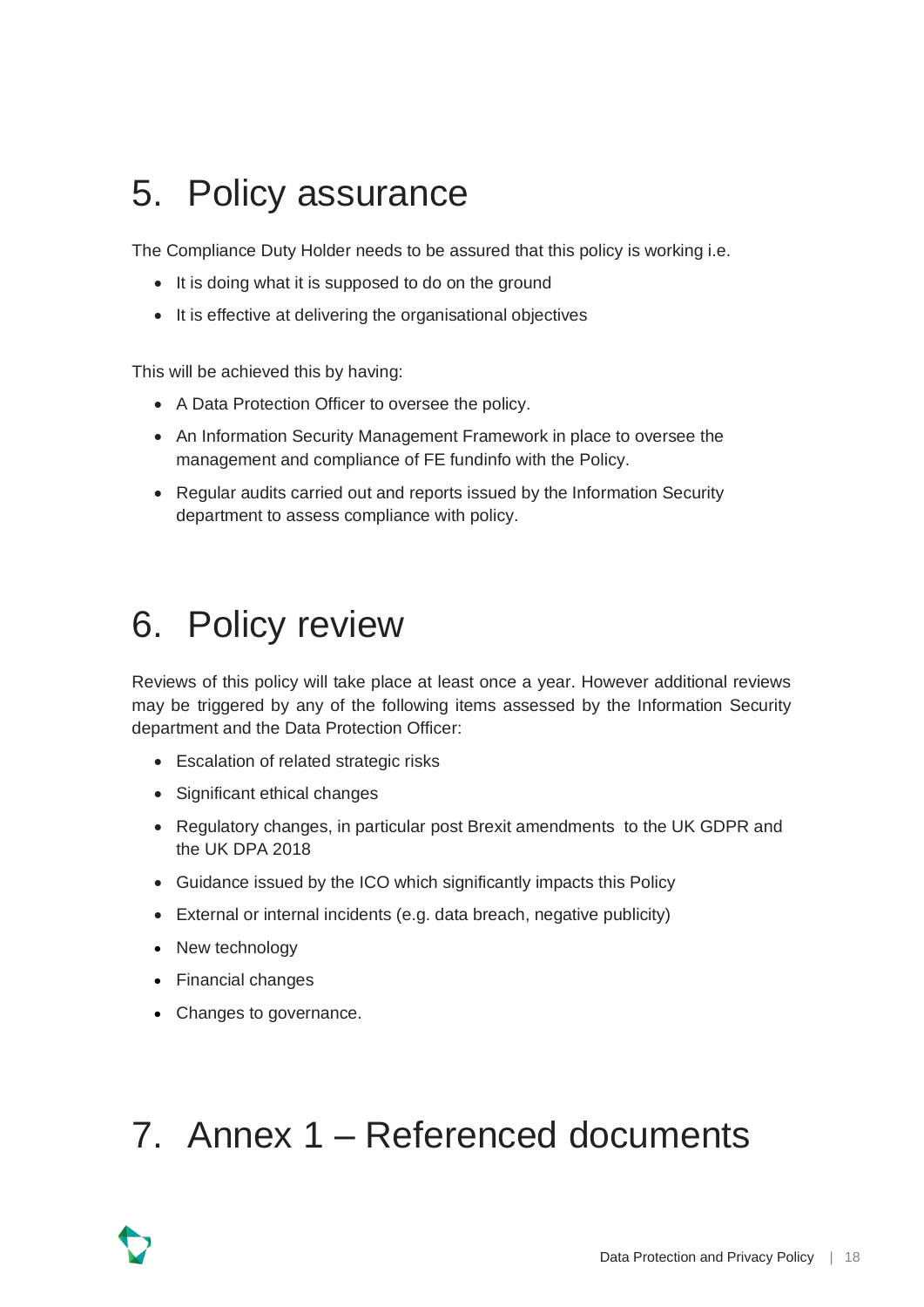#### **Related FE fundinfo Policies, Procedures & Guidance:**

- Security Policy
- Records Control Policy
- Subject Access Request Procedures
- FE fundinfo's Data Protection Breach Incident Response Process
- FE fundinfo's Incident Responding Procedures
- FE fundinfo's Security Incident Response Procedures
- Data Protection Impact Assessment Procedures
- Due Diligence and Networking Research data collection and retention procedures

#### **Related FE Forms & Instructions:**

- Data Inventory Register
- Data Breach Register
- FE fundinfo's Suppliers Register

### <span id="page-19-0"></span>8. Annex 2 – Current holders of named roles

| Role name                 | <b>Role Holder</b> | <b>Contact details</b>            |
|---------------------------|--------------------|-----------------------------------|
| Protection<br>Data        | Sorin Pop          | Sorin.Pop@fefundinfo.com          |
| (global<br><b>Officer</b> |                    | +44-1483-783940                   |
| excluding                 |                    |                                   |
| Switzerland)              |                    |                                   |
| Switzerland<br>Data       | Daniel Walter      | Daniel.Walter@fefundinfo.com      |
| <b>Protection Officer</b> |                    |                                   |
| &<br>Legal                | Dominic            | Dominic.Timberlake@fefundinfo.com |
| Compliance                | Timberlake         |                                   |
| <b>Director</b>           |                    |                                   |
| СТО                       | Paul Ronan         | Paul.Ronan@fefundinfo.com         |